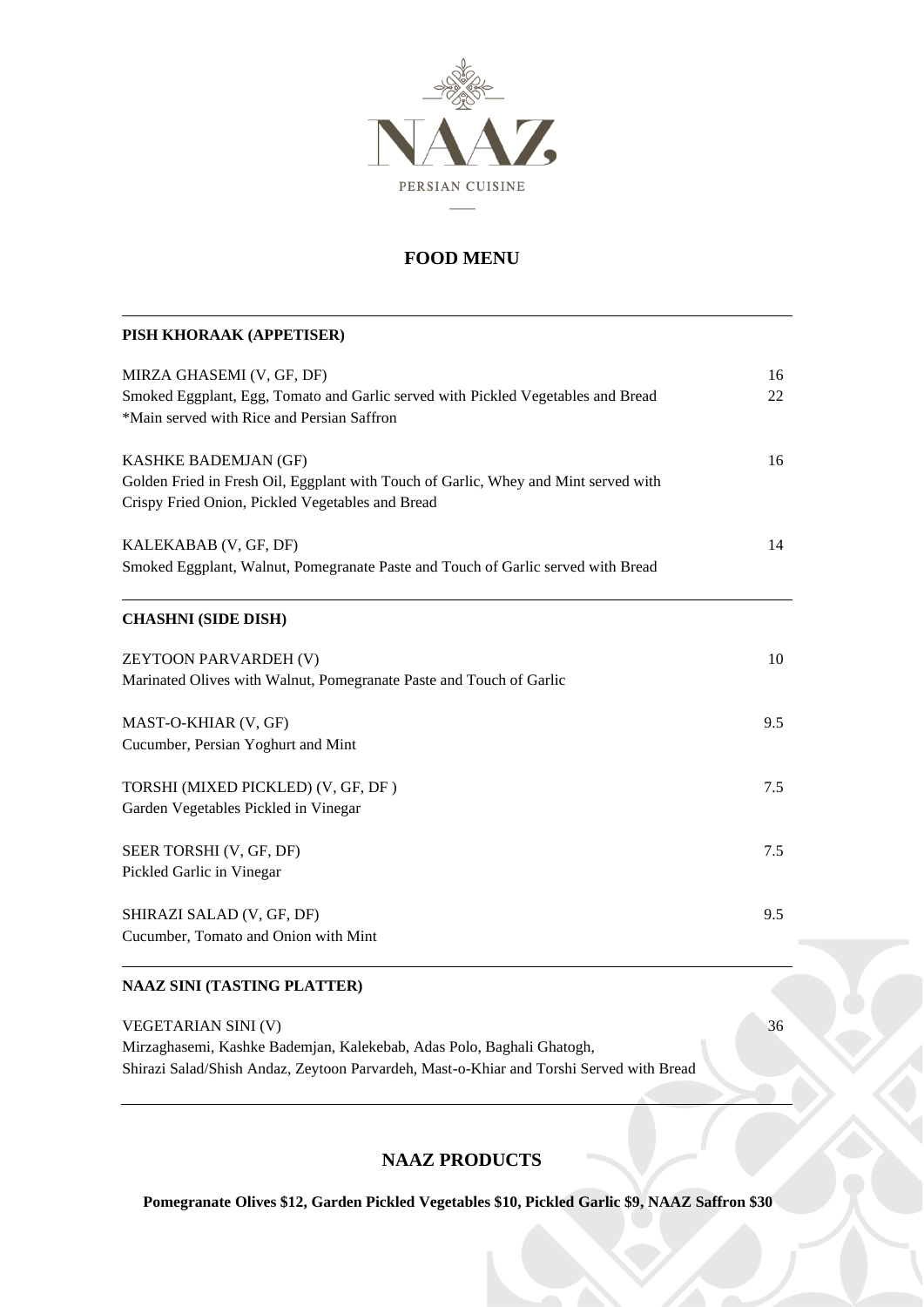

# **KHORAAK (MAIN COURSE)**

|  | POLO (RICE) |
|--|-------------|
|--|-------------|

| MORASSA POLO (Jeweled Rice) (GF, DF)<br>Wild Persian Barberries, Slivered Pistachio and Almond, Rice, and Persian Saffron<br>Served with Slow Cooked Tender Chicken | 32 |
|---------------------------------------------------------------------------------------------------------------------------------------------------------------------|----|
| ZERESHK POLO (GF, DF)<br>Wild Persian Barberries, Rice and Persian Saffron Served with Slow Cooked Tender Chicken                                                   | 29 |
| BAGHALI POLO BA MAHICHE (GF, DF)<br>Slow Cooked Lamb Shank Served with Broad Bean, Dill, Rice and Persian Saffron                                                   | 32 |
| KHORESHT (CASSEROLE)                                                                                                                                                |    |
| GHORMESABZI (GF, DF)<br>Lean Lamb and Fresh Herbs Simmered to Perfection with Red Beans, Dried Lime and<br>Spices Served with Rice and Persian Saffron              | 28 |
| GHEYMEH BADEMJAN (GF, DF)<br>Lean Lamb, Yellow Peas and Eggplant, Tomato and Dried Lime Served with Rice<br>and Persian Saffron                                     | 28 |
| ALOO MOSAMMA (GF, DF)<br>Slow Cooked Chicken Lovely Legs, Onion, Plum and Apricot Served with Rice and<br>Persian Saffron                                           | 27 |
| FESENJAN (GF, DF)<br>Slow Cooked Chicken Lovely Legs with Ground Walnuts, Pomegranate Paste Served                                                                  | 28 |

with Rice and Persian Saffron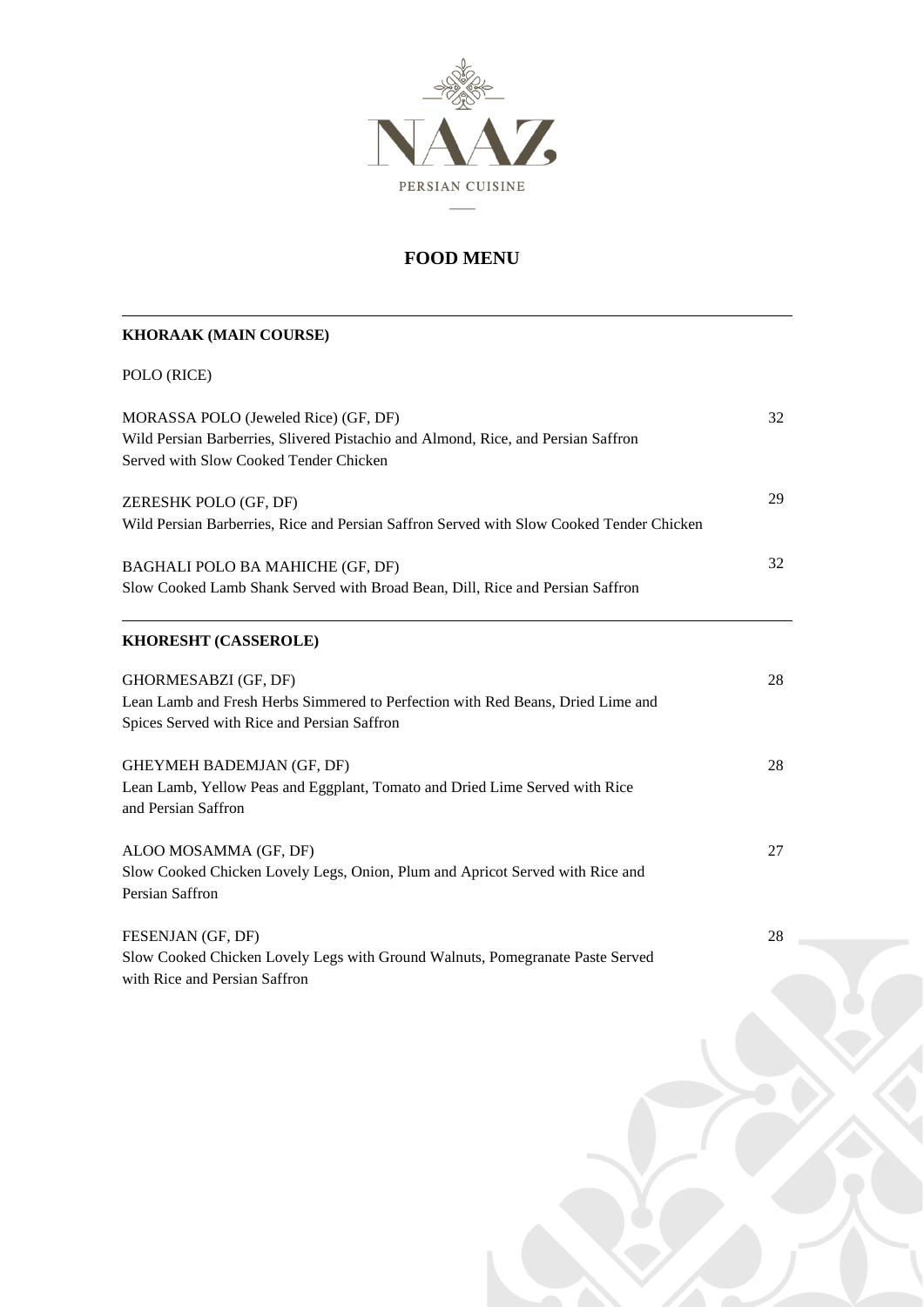

#### **VEGETARIAN MAIN**

| ADAS POLO (V, GF, DF)<br>Rice and Persian Saffron Served with Sultana, Lentils and Slivered Almond                                                               | 24 |
|------------------------------------------------------------------------------------------------------------------------------------------------------------------|----|
| BAGHALI GHATOGH (V, GF, DF)<br>Hand Peeled Red Beans and Dill Served with Rice and Persian Saffron                                                               | 28 |
| SHISH ANDAZ (VEGETERIAN FESENJAN) (V, GF, DF)<br>Steam Cooked Eggplant with Ground Walnuts, Pomegranate Paste and Tomato<br>Served with Rice and Persian Saffron | 28 |

### **MAAHI (FISH)**

| ORA KING SALMON (GF, DF)<br>Persian Style Marinated Ora King Salmon Served with Dill Rice, Pomegranate Sauce, |    |
|---------------------------------------------------------------------------------------------------------------|----|
| Fresh Lemon, Pickled Sour Cherries, Pickled Garlic and Chili                                                  |    |
| Serve For One                                                                                                 | 45 |
| Serve For Two                                                                                                 | 85 |
| <b>SPECIAL MEAL for SPECIAL DAY</b>                                                                           |    |

| <b>TAHCHIN</b> (GF) <b>Fridays</b>                                               | 29 |
|----------------------------------------------------------------------------------|----|
| Saffron and Yoghurt-Infused Rice Layered with Chicken Served with Barberries and |    |
| Slivered Pistachio                                                               |    |
|                                                                                  |    |
| KABAB DIGI (PERSIAN PAN KEBAB) (GF, DF) Saturdays                                | 28 |

Minced Lamb and Beef, Grated Onion Served with Rice and Persian Saffron, Grilled Chilli and Tomato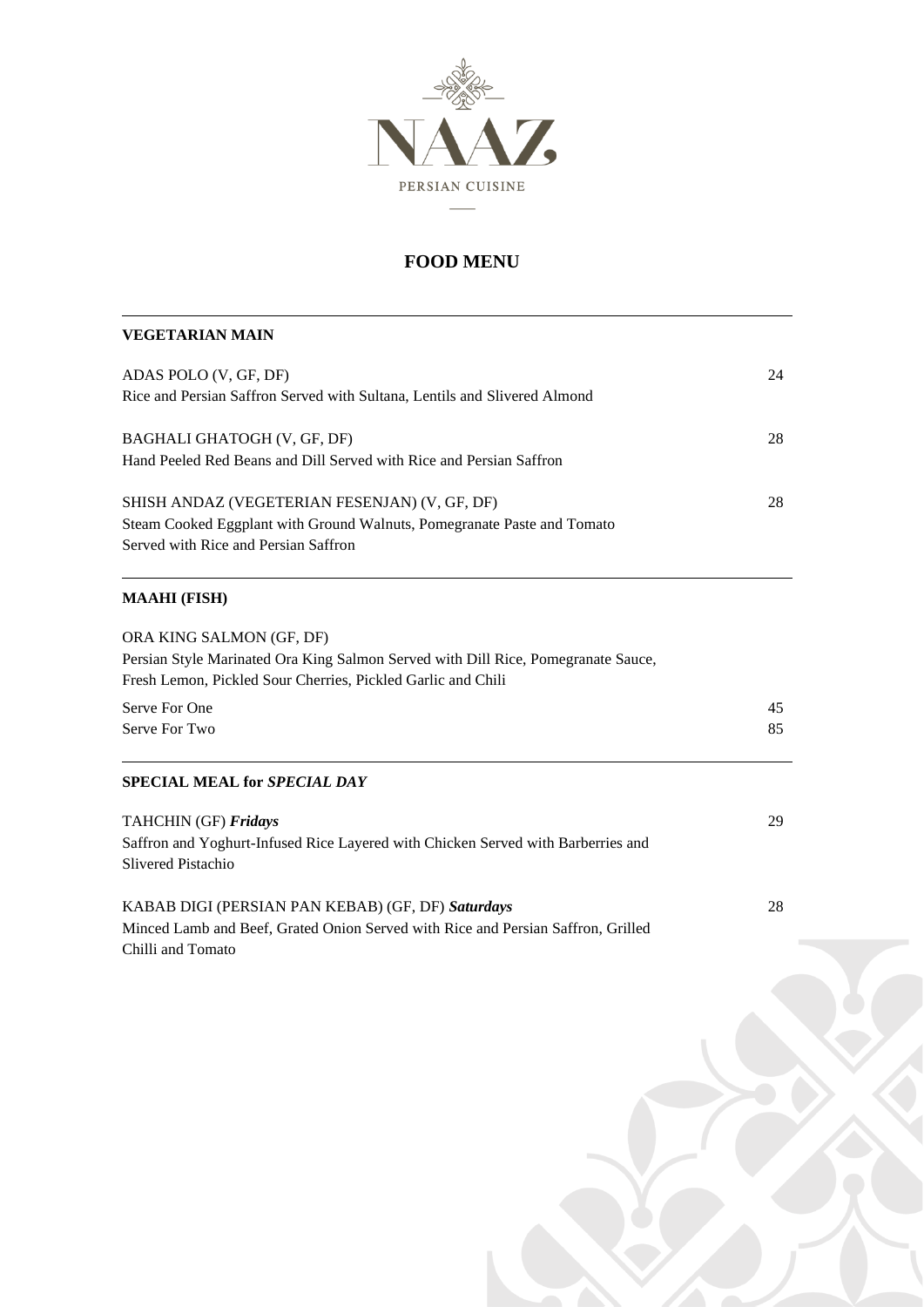

| <b>DESSERT</b>                                                                      |    |
|-------------------------------------------------------------------------------------|----|
| <b>SAFFRON DISH</b>                                                                 | 22 |
| Saffron - Pistachio Ice cream, Saffron Pear and Saffron Cotton Candy                |    |
| BASTANI (3 SCOOPS)                                                                  | 12 |
| Traditional Persian Ice Cream: Saffron - Pistachio - Rose Petal and Rose Water      |    |
| SAFFRON SYRUP CAKE (GF)                                                             | 18 |
| Cake Served with Turkish Style Pear Dessert and Cotton Candy                        |    |
| <b>KHOSHKAR (V)</b>                                                                 | 15 |
| Rice Biscuits filled with Walnuts Cinnamon, Cardamon, Sugar and Spices, served with |    |
| Hot Saffron Syrup                                                                   |    |
| TEA (POT) AND COFFEE                                                                |    |
| <b>CINNAMON TEA</b>                                                                 | 12 |
| ROSE TEA, CARDAMOM TEA                                                              | 13 |
| <b>SAFFRON TEA</b>                                                                  | 15 |

TURKISH COFFEE Served with Turkish delight



6.5